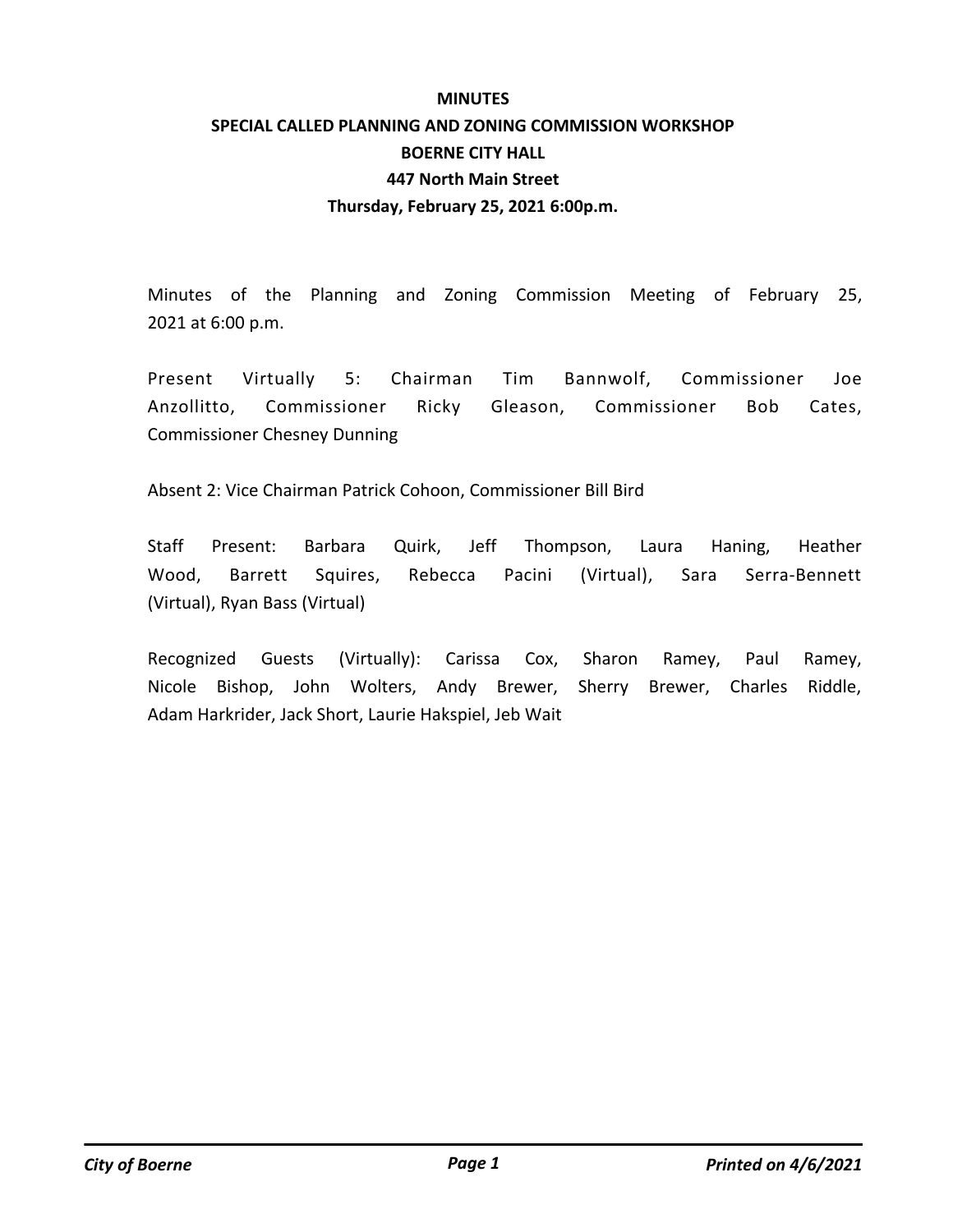**Due to the COVID-19 pandemic, this meeting is being held telephonically only as allowed by the Governor of Texas during this public health emergency. Please do not attend the meeting in person.**

**You may join the Planning and Zoning Meeting: Join Zoom Meeting by computer:**

**https://us02web.zoom.us/j/88268758240**

**Meeting ID: 882 6875 8240 Passcode: 9511**

**Dial by your location**

 **877 853 5247 US Toll-free 888 788 0099 US Toll-free**

**Meeting ID: 882 6875 8240**

# **EXECUTIVE SESSION IN ACCORDANCE WITH THE TEXAS GOVERNMENT CODE: THE PLANNING AND ZONING COMMISSION MAY, AS PERMITTED BY LAW, ADJOURN INTO EXECUTIVE SESSION AT ANY TIME TO DISCUSS ANY MATTER LISTED ABOVE AS AUTHORIZED BY CHAPTER 551 CODE §551.071 (CONSULTATION WITH ATTORNEY)**

1. CALL TO ORDER – 6:00 PM

Chairman Bannwolf asked for a roll call of commissioners present at 6:02 p.m.

Present Virtually 4- Chairman Tim Bannwolf, Commissioner Joe Anzollitto, Commissioner Ricky Gleason, Commissioner Bob Cates

Commissioner Chesney Dunning virtually joined the meeting at 6:04 p.m.

Quorum established and Chairman Bannwolf called the Planning and Zoning Commission to order at 6:06 p.m.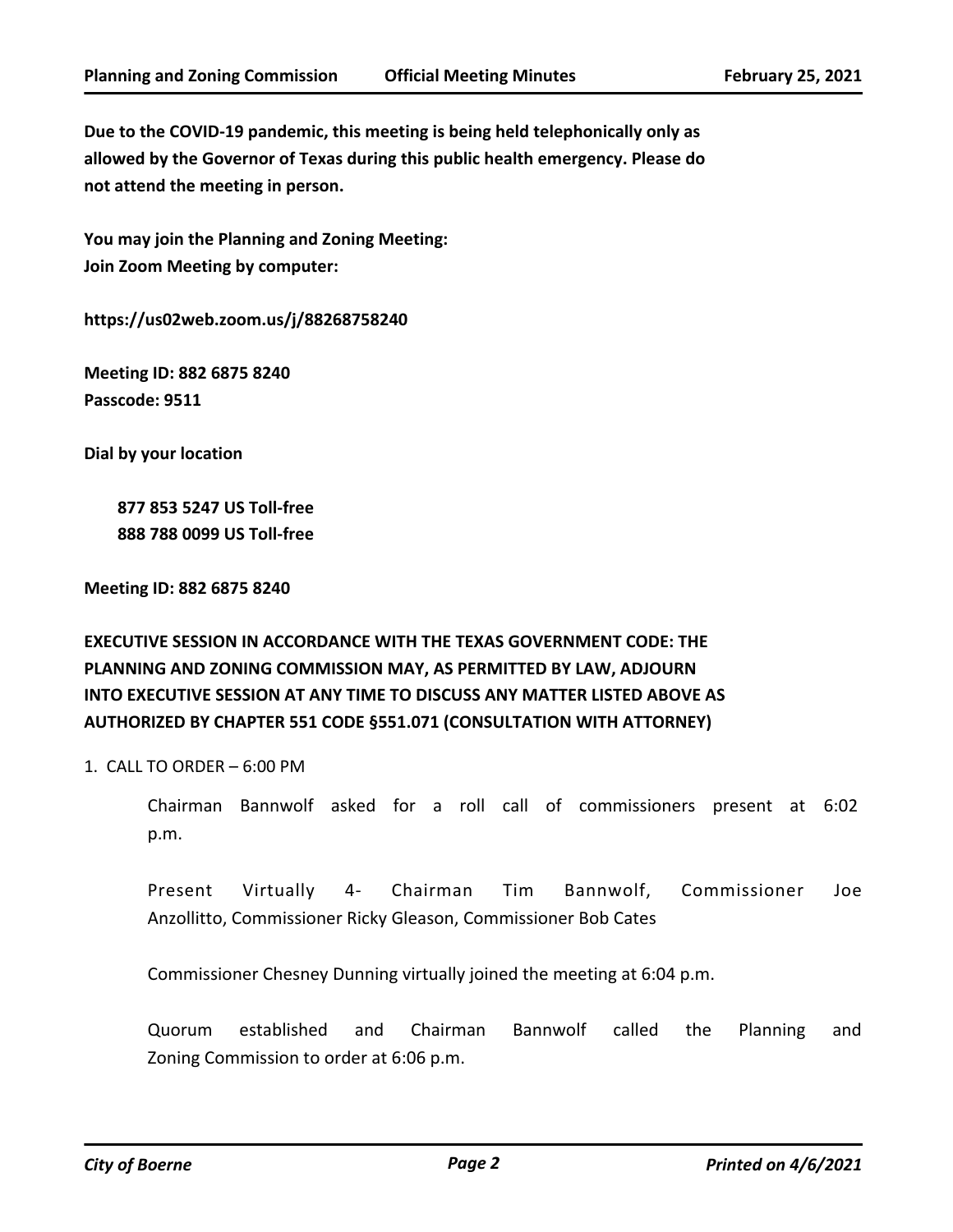Pledge of Allegiance to the United States Flag Pledge of Allegiance to the Texas Flag (Honor the Texas flag, I pledge allegiance to thee, Texas – one state under God, one and indivisible.)

### 2. CONFLICTS OF INTEREST

None were declared.

**3.** [2021-209](http://boerne.legistar.com/gateway.aspx?m=l&id=/matter.aspx?key=5781) PUBLIC COMMENTS: This is the opportunity for visitors and guests to address the Planning and Zoning Commission on any issue. The Planning and Zoning Commission may not discuss any presented issue, nor may any action be taken on any issue at this time.(Attorney General opinion - JC-0169)

Sharon Ramey, property owner of 152, 170, and 470 South Main Street, spoke regarding concerns with zoning changes in the proposed Unified Development Code (UDC).

Paul Ramey, property owner of 152, 170, and 470 South Main Street, spoke regarding concerns with reduction of land owner rights under the proposed zoning changes.

Nicole Bishop spoke regarding concerns with proposed zoning changes specific to Blanco Road, Saunders Street and River Road. She questioned land uses that may be grandfathered in, restrictions on property owners rights, and rezoning changes that could impact revenue for property owners.

John Wolters spoke regarding 15 properties that he owns that would be impacted with the proposed zoning changes. He expressed concerns with parking requirements in the proposed UDC and burdens he would face with existing/future bed and breakfast properties that would require a Special Use Permit (SUP) under the UDC.

Andy Brewer, property owner of 325 South Main Street and 110 East Theissen, spoke regarding restrictions he would encounter on an undeveloped portion of his property with the proposed zoning changes.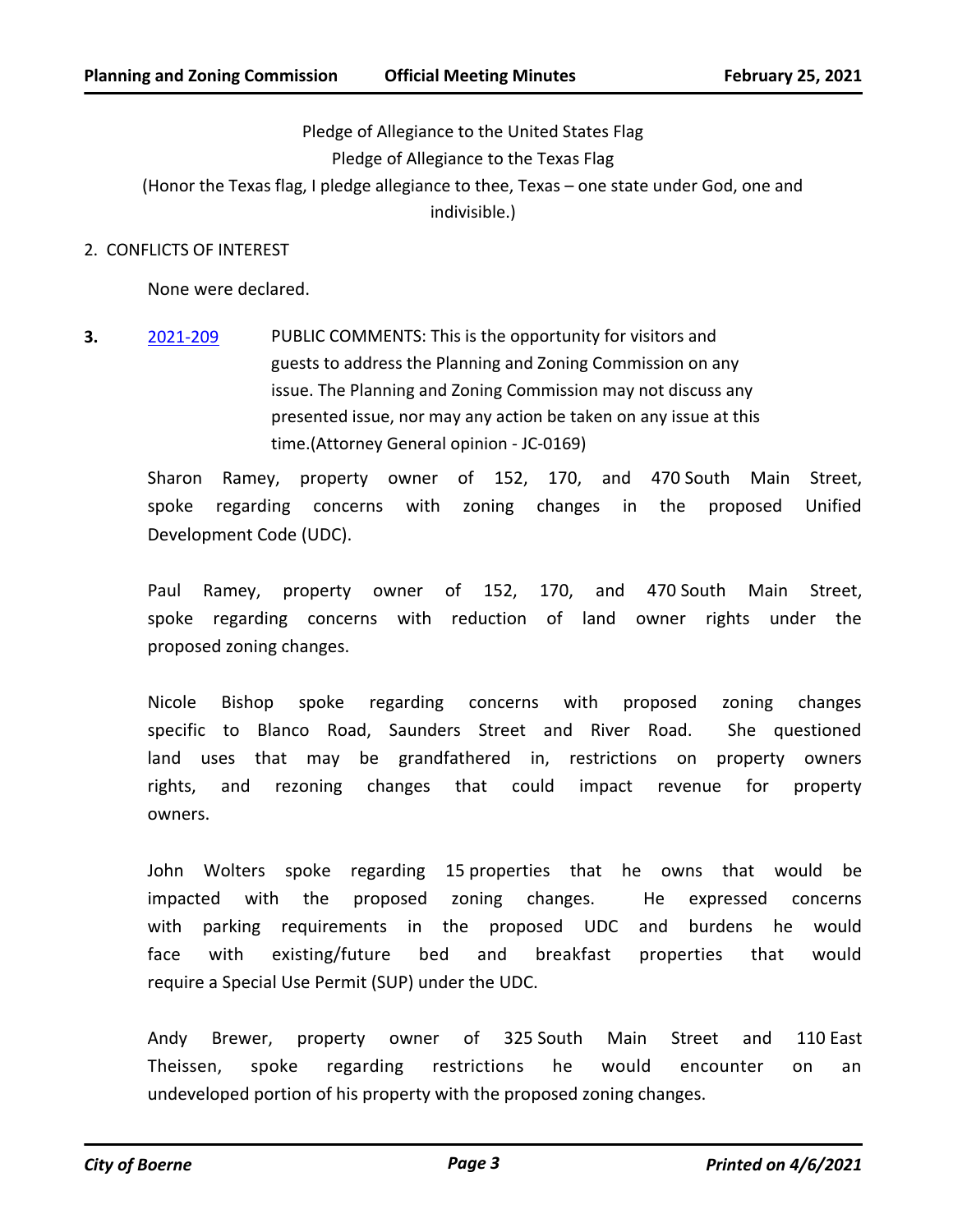Sherry Brewer spoke regarding the impact the proposed zoning changes would have on their property.

Charles Riddle spoke in favor of the UDC but shared concerns with investment properties being impacted by the zoning changes in the proposed UDC.

Adam Harkrider spoke regarding a property located at 7 Herff Road. He described an intended use for a dental practice at this location and the possibility of it being restricted under the UDC.

Jack Short, owner of properties on River Road, Saunders Street and Blanco Road, spoke in opposition of the proposed rezoning. He mentioned concerns, specifically, with one Urgent Care facility being impacted.

Laurie Hakspiel, owner of properties located at 312 River Road, 347 Turner Avenue, 17 Herff Road, spoke regarding the intended uses for her investment properties and how they would be impacted.

Jeb Wait spoke referencing the process of the UDC. He stated there is still time for edits to the document.

Jack Short spoke again expressing appreciation to the Planning and Zoning Commission and his willingness to work with them on edits to the proposed zoning.

Chairman Bannwolf closed Public Comments at 6:33 p.m.

Chairman Bannwolf convened the Planning and Zoning Commission into Executive Session at 6:34 p.m. Discussion began at 6:44 p.m.

Chairman Bannwolf closed the Executive Session at 7:36 p.m.

Chairman Bannwolf called roll at 7:41 p.m.: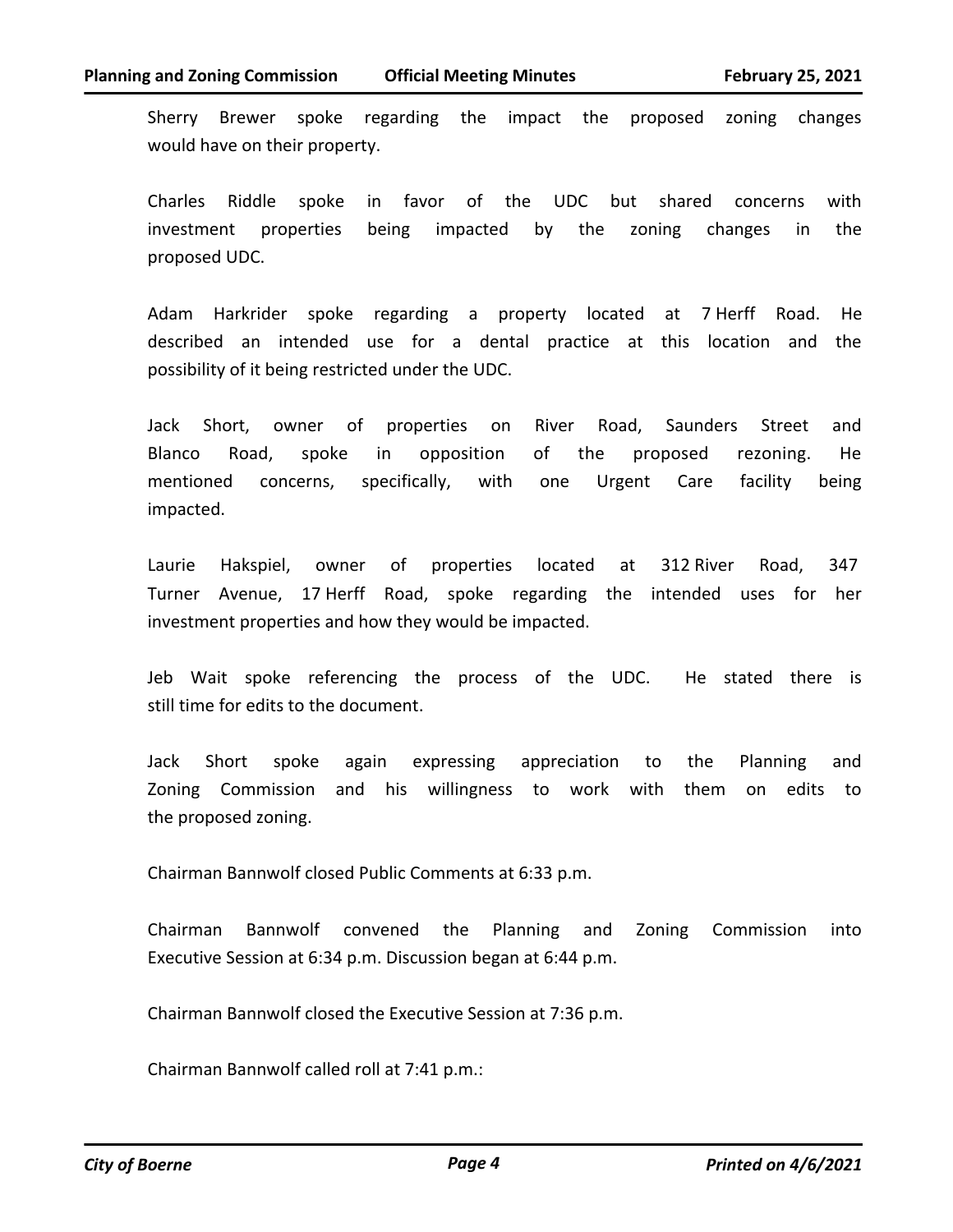Present Virtually 5- Chairman Tim Bannwolf, Commissioner Joe Anzollitto, Commissioner Ricky Gleason, Commissioner Bob Cates, Commissioner Chesney Dunning

The Commission reconvened into Open Session at 7:42 p.m.

Chairman Bannwolf asked if any citizens were present for public comment.

No comments were received.

4. DISCUSSION REGARDING THE REVISED CITYWIDE ZONING MAP AND THE UNIFIED DEVELOPMENT CODE (UDC) CHAPTERS 1-9 TO SPECIFICALLY INCLUDE THE ZONING TABLE OF USES AND THE OVERLAY DISTRICTS.

Ms. Laura Haning, Director of Planning and Community Development, presented an update and timeline for completion of the UDC. She explained the proposed delay of the UDC adoption to allow for feedback from citizens and to develop amendments and edits accordingly. Ms. Haning clarified that the consolidation of ordinances prompted updating zoning maps.

Ms. Carissa Cox, Planner with Mosaic, gave a presentation on the proposed overlay districts. She reviewed the purpose of zoning regulations and the content highlights of the Overlay Districts.

Commission discussion included sign height along Interstate Highway 10 and the elevation based approach of these regulations.

### 5. ADJOURNMENT

Chairman Bannwolf adjourned the Planning and Zoning Commission Workshop at 9:08 p.m.

Chairman

### **CERTIFICATION**

I herby certify that the above notice of meeting was posted on the 22nd day of February, 2021 at 5:00 p.m.

\_\_\_\_\_\_\_\_\_\_\_\_\_\_\_\_\_\_\_\_\_\_\_\_\_\_\_\_\_\_\_